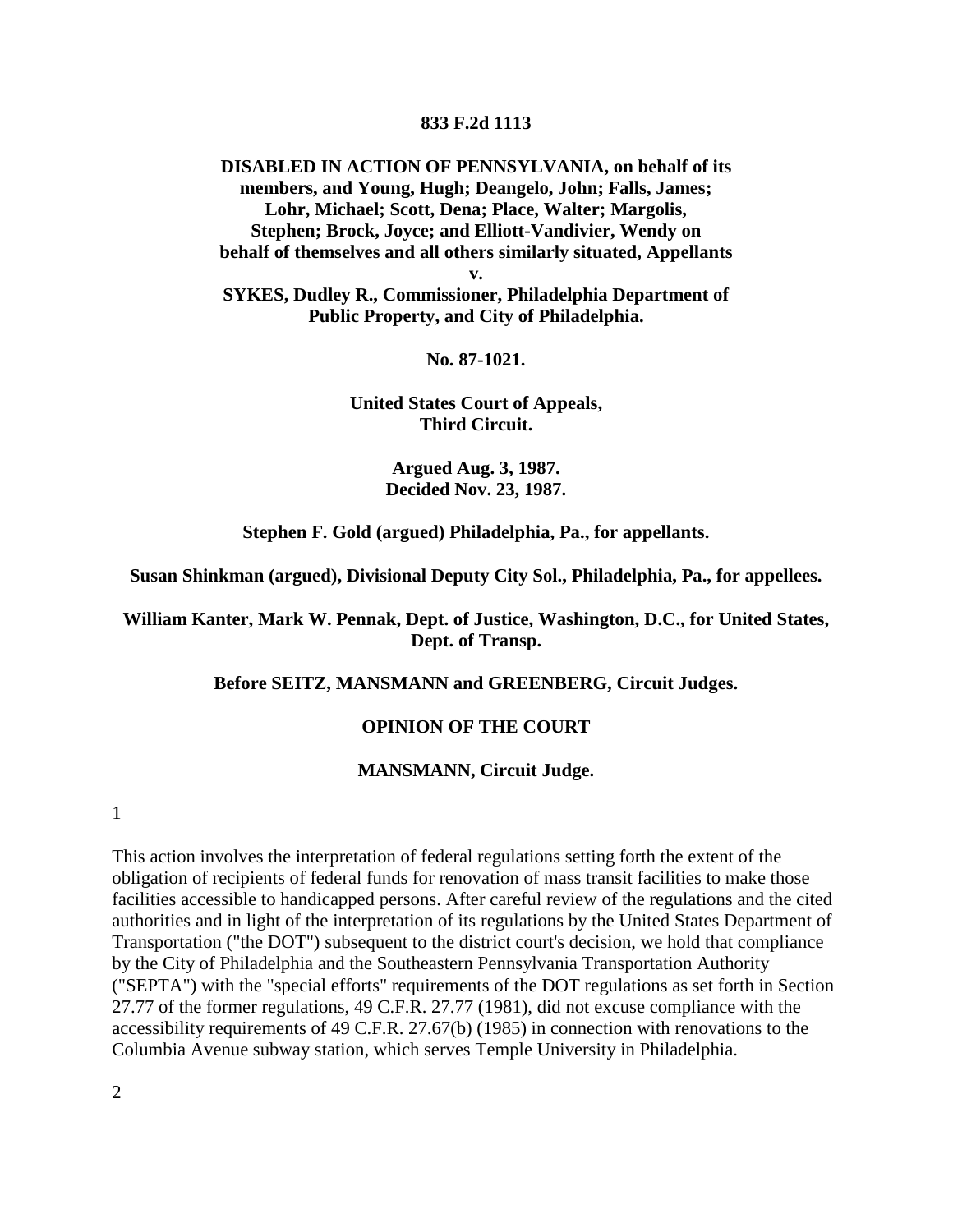Therefore, we will vacate the district court's order granting summary judgment for the defendants because the order was based solely upon the conclusion that the defendants had complied with the "special efforts" requirements as a matter of law. Furthermore, we will reverse the order denying partial summary judgment for the plaintiffs and remand for entry of an order granting partial summary judgment in favor of the plaintiffs as to the defendants' duty, in compliance with the regulations, to make the northeast entrance to the Columbia Avenue subway station's northbound terminal usable by persons in wheelchairs.

I.

In 1979, the DOT enacted regulations entitled "Nondiscrimination on the Basis of Handicap in Programs and Activities Receiving or Benefitting from Federal Financial Assistance.["1](http://bulk.resource.org/courts.gov/c/F2/833/833.F2d.1113.87-1021.html#fn1) 49 C.F.R. Part 27 (1979). The 1979 regulations were promulgated to comply with U.S. Department of Health, Education and Welfare coordination guidelines, issued in 1978, implementing Section 504 of the Rehabilitation Act, 29 U.S.C. Sec. 794 ("Section 504"). These HEW guidelines required that all recipients of federal funds integrate handicapped persons into the same programs available to others, rather than treat them as a separate group in "special" programs. See 45 C.F.R. Secs. 85.1-85.58 (1980). Subpart C of the 1979 DOT regulations, 49 C.F.R. Part 27 (1979), which dealt with the accessibility of facilities, stated that it: does not necessarily require a recipient to make each of its existing facilities or every part of an existing facility accessible to and usable by handicapped persons.

49 C.F.R. Sec. 27.65(a).

However, Subpart C did require that:

Each facility or part of a facility which is altered by, on behalf of, or for use of a recipient ... in a manner that affects or could affect the accessibility of the facility or part of the facility shall, to the maximum extent feasible, be altered in such a manner that the altered portion of the facility is readily accessible to and usable by handicapped persons.

49 C.F.R. 27.67(b).

Subparts D and E of these regulations imposed additional program-specific requirements regarding the accessibility of facilities and services. Subpart D contained program-specific requirements for airports, railroads and highways. Subpart E, which contained requirements pertaining to mass transportation, specifically required that stations within the rapid and commuter rail systems which served institutions of higher learning, such as the Columbia Avenue subway station[,2](http://bulk.resource.org/courts.gov/c/F2/833/833.F2d.1113.87-1021.html#fn2) "must be accessible to wheelchair users." 49 C.F.R. 27.87(a) (1979).

One month after the 1979 regulations were promulgated, suit was filed challenging the validity of Subpart E of these regulations. American Public Transit Association v. Goldschmidt, 485 F.Supp. 811 (D.D.C.1980), rev'd, 655 F.2d 1272 (D.C.Cir.1981) ("APTA"). The Court of Appeals for the D.C. Circuit, referring to the Supreme Court's decision in Southeastern Community College v. Davis, 442 U.S. 397, 99 S.Ct. 2361, 60 L.Ed.2d 980 (1979), held that because Subpart E of the DOT's regulations could be read to require extensive modifications of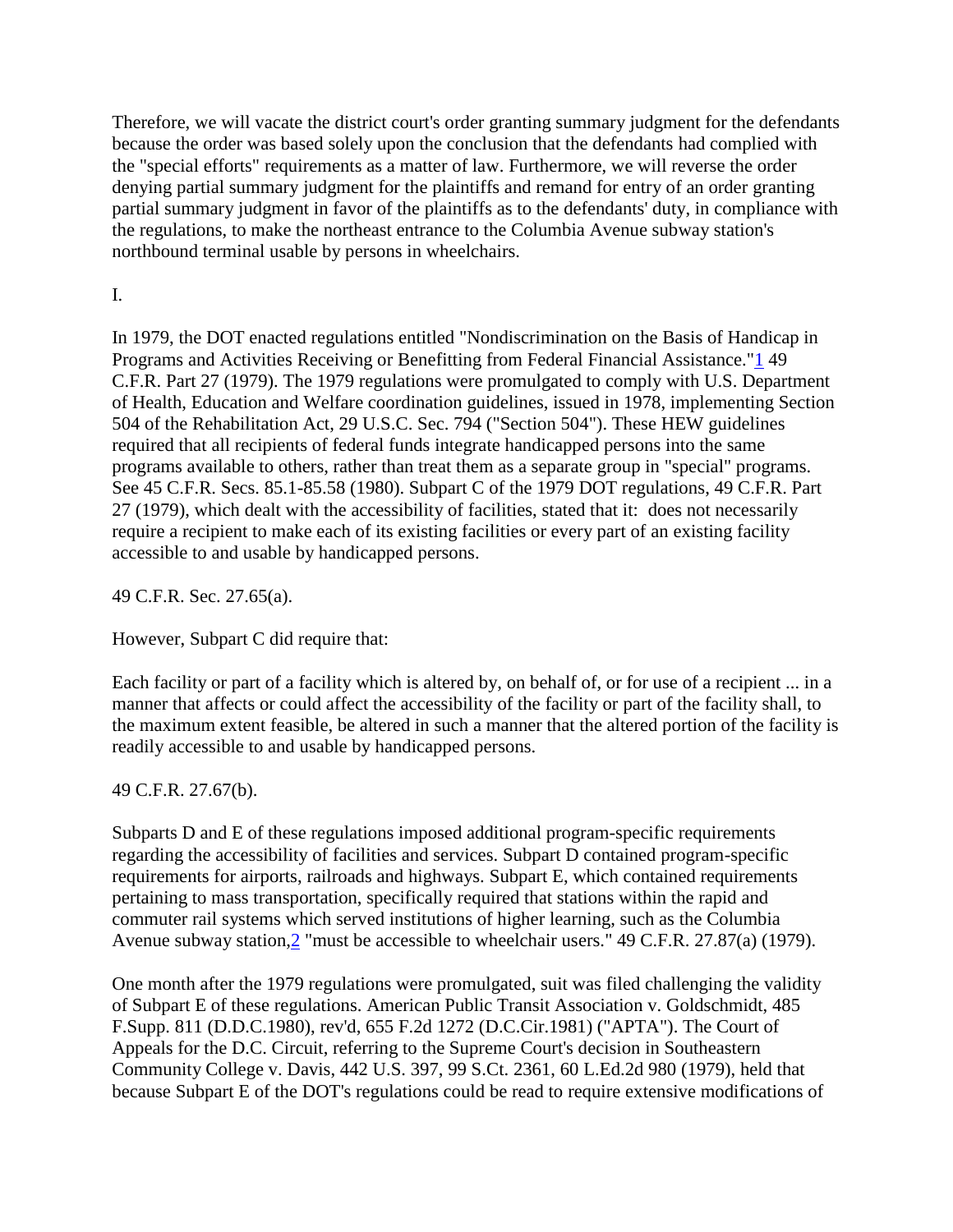existing systems and impose extremely heavy financial burdens on local transit authorities, the regulations exceeded the DOT's authority to enforce Section 504. APTA, 655 F.2d at 1280. The court remanded the case to the DOT to allow the DOT to ascertain whether Subpart E was also based on other enabling legislation. Id. at 1280.

In response to the court's remand the DOT published an interim rule in 1981 deleting Subpart E of 49 C.F.R. Part 27 and substituting a new section 27.77 in Subpart D. 46 Fed.Reg. 37488 (1981). This new section 27.77 did not impose any program-specific requirements regarding mass transportation facilities but was limited to mass transportation services. Id. at 37492. This section established a system whereby recipients of federal funds could engage in "special efforts" to satisfy their obligations for promoting transportation services to handicapped individuals[.3](http://bulk.resource.org/courts.gov/c/F2/833/833.F2d.1113.87-1021.html#fn3) Id. The only modification to Subpart C was to delete any reference to Subpart E. Id. at 37492.

### II.

From 1979 through 1986, officials from the City of Philadelphia and from SEPT[A4](http://bulk.resource.org/courts.gov/c/F2/833/833.F2d.1113.87-1021.html#fn4) planned and executed a \$5.3 million renovation of the Columbia Avenue subway station. The Urban Mass Transportation Administration ("UMTA"), an agency of the DOT, provided \$4.3 million in grants for the Columbia Avenue station renovation pursuant to Section 3 of the Urban Mass Transportation Act, 49 U.S.C. 1602. The proposal for the Columbia Avenue station renovation, which included the construction of an elevator shaft to service the northbound platform of the station, was submitted in 1978 and funding initially was approved in 1979.

In 1981, the City of Philadelphia requested UMTA's approval of the City's revised plan to delete the proposed elevator shaft at the Columbia Avenue subway station. Joseph Mayer, Director, Office of Engineering, UMTA, informed the City by letter of December 14, 1981 that:

Since it is this Administration's view that the method of compliance with Section 504 of the Rehabilitation Act of 1973 is a matter of local preference and since the City has filed its certification of compliance with the "Special Efforts" requirements published in the federal register on July 20, 1981, your decision to make this change can be made without UMTA's approval.

In effect, UMTA stated that it need not approve the proposal as long as the requirements for accessibility of services in Subpart D of Part 27 were satisfied, thereby also meeting the requirements of Subpart C of Part 27, 49 C.F.R. Sec. 27.67 by making the facilities accessible as well. The project was thereupon completed without the addition of the elevator.

The plaintiffs filed this declaratory judgment action claiming principally that the City's failure, as part of the renovation, to make the Columbia Avenue station accessible to mobility-impaired persons violates section 504 of the Rehabilitation Act, as amended, 29 U.S.C. Sec. 794 and the regulations issued pursuant thereto[.5](http://bulk.resource.org/courts.gov/c/F2/833/833.F2d.1113.87-1021.html#fn5) The plaintiffs claimed that the defendants had failed to comply with the requirements of Subpart C regarding accessibility to the handicapped of mass transit facilities renovated with federal funds and, in addition, had failed to make the required "special efforts" to provide transportation services. The defendants answered that they had complied with the "special efforts" requirements of 49 C.F.R. Sec. 27.77 and had thereby fully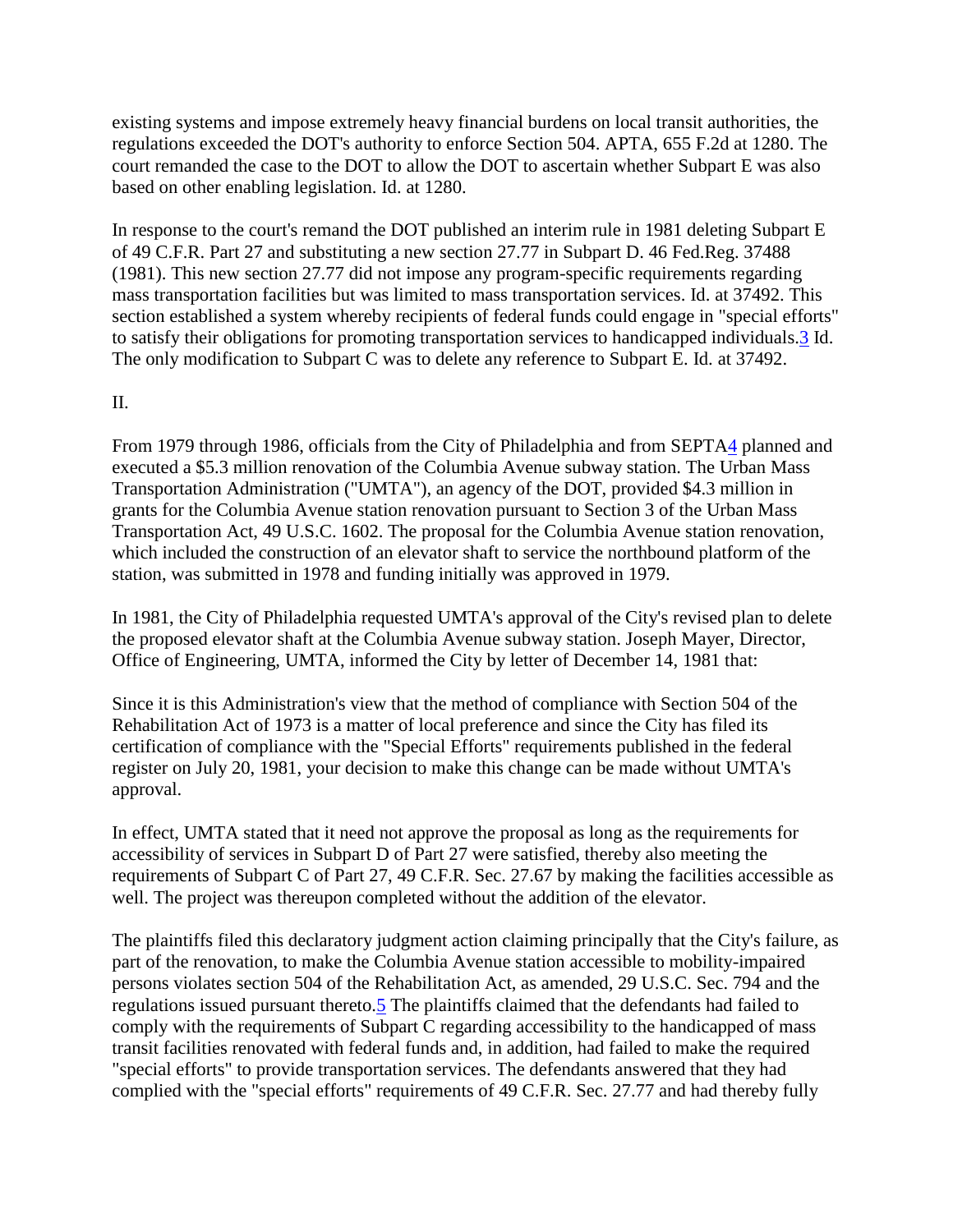satisfied their obligations under federal law to provide transportation usable by handicapped persons.

The plaintiffs moved to have the case certified as a class action, pursuant to Fed.R.Civ.P. 23(a) and (b) (2) on behalf of mobility-disabled persons who are or will be denied access to and effective use of the mass transit facilities which the City owns and which were altered with the use of federal financial assistance. The defendants moved for summary judgment and the plaintiffs filed a cross-motion for partial summary judgment.

The district court certified the class, granted the defendant's motion for summary judgment, and denied the plaintiffs' motion. The district court determined that there were no issues of fact regarding the City's expenditures for paratransit since 1981. The court further determined that those expenditures satisfied the "special efforts" requirements of the regulations, resulting in the defendants having satisfied the requirements of the statute as a matter of law.

On appeal, the plaintiffs do not challenge the district court's determination regarding the defendants' compliance with the "special efforts" requirements. The plaintiffs instead argue that "special efforts" are no defense to their claim that the defendants failed, during renovations, to make the Columbia Avenue station usable by mobility-disabled persons in accordance with the DOT regulations.

Summary judgment shall be granted if the pleadings, depositions, answers to interrogatories, and admissions on file, together with the affidavits, if any, show that there is no genuine issue as to any material fact and that the moving party is entitled to judgment as a matter of law. Fed.R.Civ.P. 56(c). On review the appellate court is required to apply the same test the district court should have utilized initially. Goodman v. Mead Johnson & Co., 534 F.2d 566, 573 (3d Cir.1976). cert. denied, 429 U.S. 1038, 97 S.Ct. 732, 50 L.Ed.2d 748 (1977). In determining the applicable law, we must first examine the district court's interpretation of the DOT regulations. This is a question of law subject to plenary review. Gaines v. Amalgamated Ins. Fund, 753 F.2d 288, 290 (3d Cir.1985). We have jurisdiction pursuant to 28 U.S.C. Sec. 1291.III.

The district court relied primarily on its interpretation of the requirement in Subpart C, that "[t]he provisions of this subpart should be interpreted in a manner that will make them consistent with the provisions of subparts D and E. In the case of apparent conflict, the provisions of subparts D and E shall prevail." 49 C.F.R. Sec. 27.61 (1981). The district court interpreted this language to mean that, "for those programs which actually provide mass transportation service to the mobility-impaired, the specific provisions of Subpart D govern, and not the more general requirements of Subpart C." The court apparently also relied upon the letter to the City from UMTA which expressed the opinion that, having filed its certification of compliance with the "special efforts" requirements, the City was not required to include elevators in its plan for the Columbia Avenue renovation. The district court decided that the defendants' decision to omit an elevator, ramp, lift or other special mechanism for persons in wheelchairs from the planned renovation of the Columbia Avenue subway station, which serves Temple University in Philadelphia, satisfied the requirements of the relevant statutes as interpreted in the DOT regulations.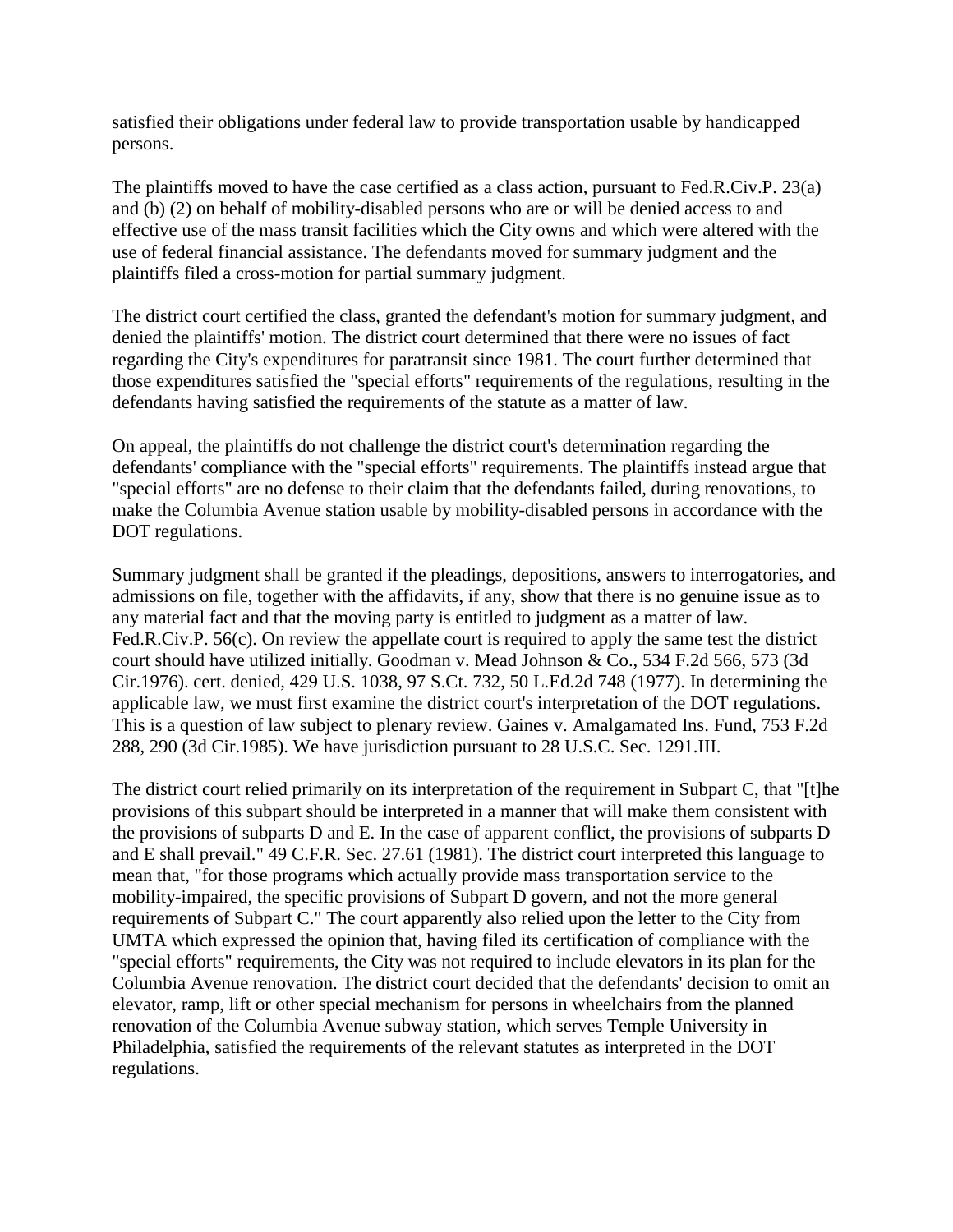During the pendency of this appeal, a second suit was filed in the same district court whose order we now review in this case, challenging once again the City's exclusion of an elevator from the Columbia Avenue subway station. Eastern Paralyzed Veterans Association of Pennsylvania, Inc., et al. v. Dudley R. Sykes, et al., No. 86-6797 (E.D.Pa. filed June 4, 1987). The district court requested that the DOT submit its interpretation of 49 C.F.R. Part 27 as applicable to the Columbia Avenue station. The DOT complied and, pursuant to Fed.R.App.P. 29, filed a copy of that interpretation as a memorandum amici curiae in this appeal.

In requesting that we take judicial notice of its interpretation, the DOT points to the central importance to recipients of federal funds of uniformity and predictability in interpretation of these regulations. We agree and thus will review the DOT's proffered interpretation in accordance with the normal standard. An agency's interpretation of its own regulations is owed considerable deference. Presinzano v. Hoffman-La Roche, Inc., 726 F.2d 105 (3d Cir.1984). In construing administrative regulations, the ultimate criterion is the administrative interpretation, which becomes of controlling weight unless it is plainly erroneous or inconsistent with the regulation. U.S. v. Larionoff, 431 U.S. 864, 97 S.Ct. 2150, 53 L.Ed.2d 48 (1977); see also Director, Office of Workers' Compensation Programs, United States Dept. of Labor v. Mangifest, 826 F.2d 1318, 1325 (3d Cir.1987).

The regulations at issue here were enacted pursuant to Section 504 of the Rehabilitation Act, 29 U.S.C. Sec. 794, upon which plaintiffs base their claim. Section 504 provides that "[n]o otherwise qualified handicapped individual in the United States ... shall, solely by reason of his handicap, be excluded from participation in, be denied the benefits of, or be subjected to discrimination under any program receiving Federal financial assistance." This section "is both ambiguous and lacking in specifics." Rhode Island Handicapped Action Committee v. Rhode Island Public Transit Authority, 718 F.2d 490, 494 (1st Cir.1983). Consequently, other courts have suggested that the relevant federal agency and not the court has the chief responsibility to determine what Section 504 requires of recipients of federal funds in accommodating the needs of disabled persons. Id., citing Southeastern Community College v. Davis, 442 U.S. 397, 413, 99 S.Ct. 2361, 2370-71, 60 L.Ed.2d 980 (1983).

The DOT interpretation is that Subparts C and D of 49 C.F.R. Part 27 establish separate, independent criteria and, in order to comply with the DOT regulations and Section 504 of the Rehabilitation Act, the requirements set forth in both subparts must be satisfied.

The DOT argues that the 1981 regulations replacing Subpart E with Sec. 27.77 in Subpart D did not require, as had Subpart E, that mass transportation services be made fully accessible. Rather it required that recipients of federal funds certify that "special efforts ... to provide transportation that handicapped persons, including wheelchair users and semiambulatory persons, can use" were being made. 49 C.F.R. 27.77(a)(1) (1981). Subparagraph (a)(4) of 27.77 stated, however, that:

compliance with such certification shall be deemed to constitute compliance with section 504 of the Rehabilitation Act of 1973, section 16(a) of the Urban Mass Transportation Act of 1964, as amended, and section 165(b) of the Federal-Aid Highway Act of 1973, insofar as these statutes relate to the provision of mass transportation service that handicapped persons can use.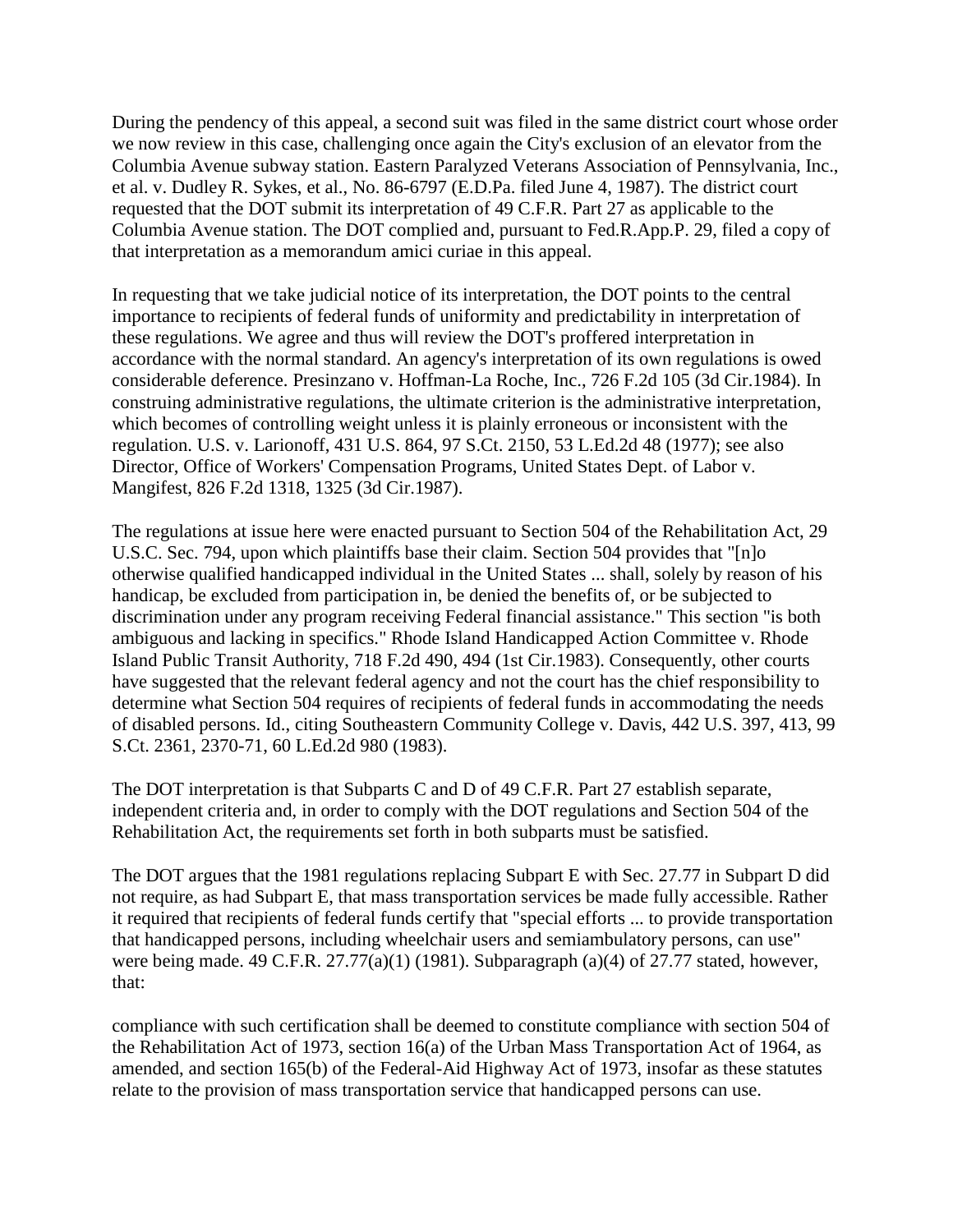49 C.F.R. 27.77(a)(4) (1981) (emphasis added). In the section of the preamble to the 1981 regulations explaining 27.77, the DOT further clarified this point, stating that:

compliance with the certification under this subsection shall be deemed compliance with section 504, section 16 and section 165. Compliance in this context refers only to compliance with the obligation of recipients to ensure the provision of transportation service that handicapped persons can use (and planning for such transportation). The certificate does not stand for compliance with other requirements. ...

46 Fed.Reg. 37488, 37490 (1981) (emphasis added).

The DOT's intention is clear--compliance with 49 C.F.R. 27.77, regarding accessibility of transportation services, does not release federal fund recipients from compliance with Subpart C's requirements regarding the accessibility of transportation facilities.

The district court reached a contrary conclusion, based upon its interpretation of the requirement, in Subpart C, that "[t]he provisions of this subpart should be interpreted in a manner that will make them consistent with the provisions of subparts D and E. In the case of apparent conflict, the provisions of subparts D and E shall prevail." 49 C.F.R. 27.61 (1981). However, the DOT interprets this language as referring to conflicts between the subparts requirements with regard to facilities, not services. For example, if, in the context of a question concerning the accessibility of rapid rail transit, a conflict were to arise between Subpart C's more general requirements with regard to accessibility of airport facilities and Subpart E's more specific requirements with regard to accessibility of facilities, Subpart C provided that the provisions in Subpart E would prevail. Id. Likewise, if, in the context of a question concerning the accessibility of an airport terminal, a conflict with regard to accessibility of facilities and Subpart D's more specific requirements with regard to accessibility of facilities, Subpart C provided that the provisions in Subpart D would prevail. Id. In short, for a conflict between the Subparts to arise, the dispute must involve a question regarding accessibility of facilities, not services[.6](http://bulk.resource.org/courts.gov/c/F2/833/833.F2d.1113.87-1021.html#fn6)

In response to the ruling of the Court of Appeals for the D.C. Circuit in APTA, supra, the DOT deleted Subpart E, replacing it with a new paragraph 27.77 in Subpart D. 46 Fed.Reg. 37488, 37489 (1981). Paragraph 27.77 simply established program-specific requirements for accessibility of services for the handicapped. Id. at 37492. This action effectively eliminated any specific program requirements regarding accessibility of facilities for mass transportation modes, such as rapid rail services, which originally were addressed in Subpart E. Under the 1981 regulations, the only "conflict," as that term is used in Subpart C, which could then arise, which would require resolution by deference to Subpart D, involves disputes concerning the accessibility of facilities in airports, railroads and highways, i.e., those specific transportation modes covered by Subpart D[.7](http://bulk.resource.org/courts.gov/c/F2/833/833.F2d.1113.87-1021.html#fn7)

We find nothing clearly erroneous or inconsistent in the DOT's interpretation that Subparts C and D of the regulation, 49 C.F.R. Part 27, established separate, independent criteria for compliance with the regulation, and both sets of requirements must be satisfied. Consequently the DOT's interpretation is controlling.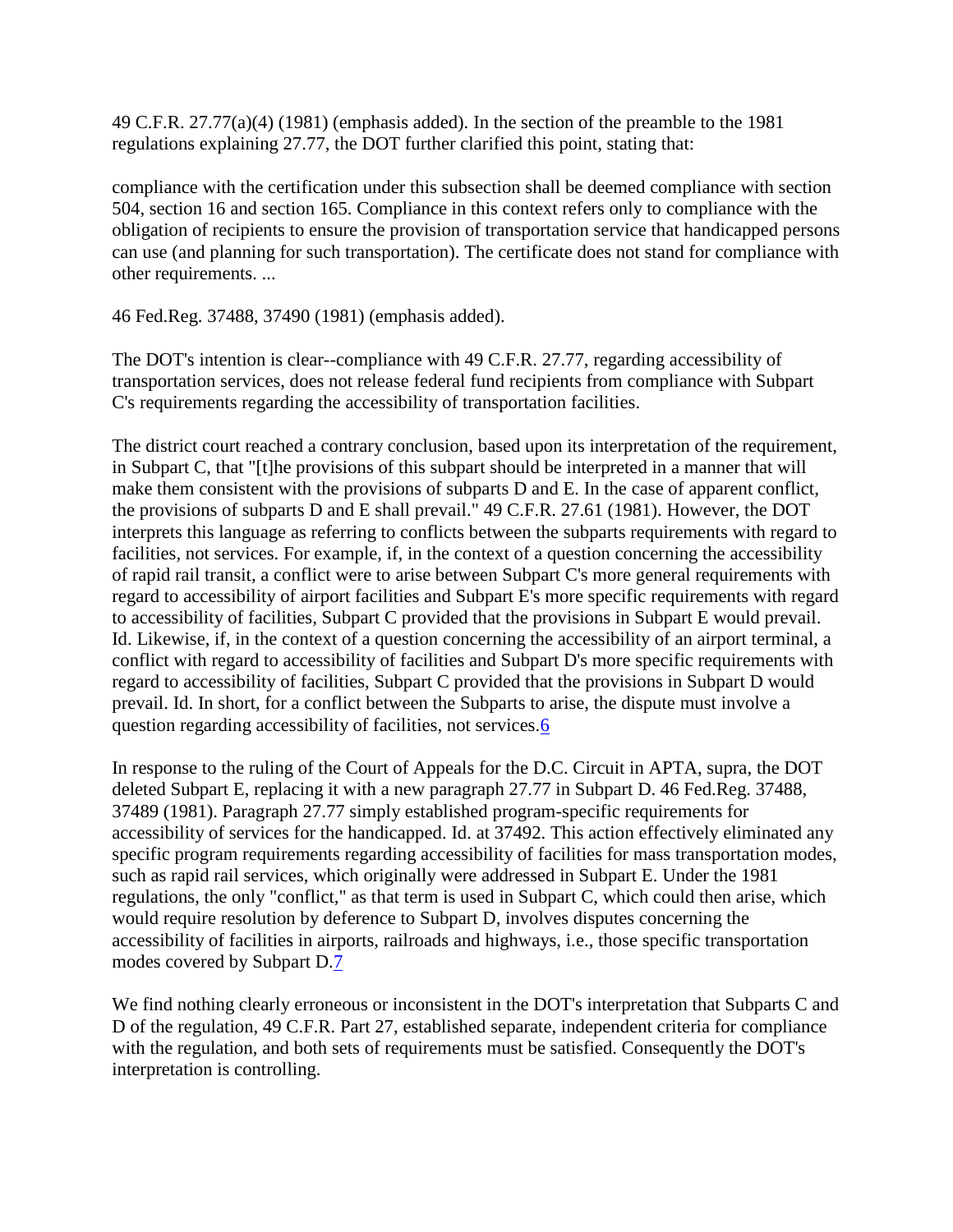IV.

We turn now to Subpart C of the DOT regulations which govern this dispute. Subpart C requires that:

Each [new] facility or part of a facility constructed by, on behalf of, or for the use of a recipient [of federal funds] shall be designed, constructed, and operated in a manner so that the facility or part of the facility is accessible to and usable by handicapped persons....

49 C.F.R. Sec. 27.67(a) (1981).

Each facility or part of a facility which is altered by, on behalf of, or for use of a recipient ... in a manner that affects or could affect the accessibility of the facility or part of the facility shall, to the maximum extent feasible, be altered in such a manner that the altered portion of the facility is readily accessible to and usable by handicapped persons.

49 C.F.R. 27.67(b) (1981).

Subparagraph 27.67(d) of the DOT's regulation states that:

Design, construction or alteration of fixed facilities in paragraphs (a) and (b) of this section shall be in accordance with the minimum standards in the "American National Standard Specifications" for Making Buildings and Facilities Accessible to, and Usable by the Physically Handicapped," published by ANSI, Inc. (ANSI A117.1-1961 (R1971)), which is incorporated by reference in this part.

29 C.F.R. 27.67(d) (1981)[.8](http://bulk.resource.org/courts.gov/c/F2/833/833.F2d.1113.87-1021.html#fn8)

V.

The governing substantive law identifies which facts are material for purposes of summary judgment. We must now determine whether, in light of the DOT's interpretation of its regulations, the undisputed facts show that either the defendants or the plaintiffs were entitled to judgment as a matter of law. We look to the plaintiffs' burden at trial, which will be to prove that:

(1) the City, with federal funding, constructed a new facility or part of a facility, or altered a facility in a manner that affects or could affect its accessibility; and

(2) the new construction "is accessible to and usable by handicapped persons" or the alterations are "to the maximum extent feasible ... readily accessible to and usable by handicapped persons" as insured by the ANSI [American National Standards Institute] standards for accessibility.

In the defendant's motion for summary judgment, the defendants chose to stand on the legal principles which they advocated to be applicable. They relied upon the asserted absence of factual issues concerning their compliance with the "special efforts" provisions. They made no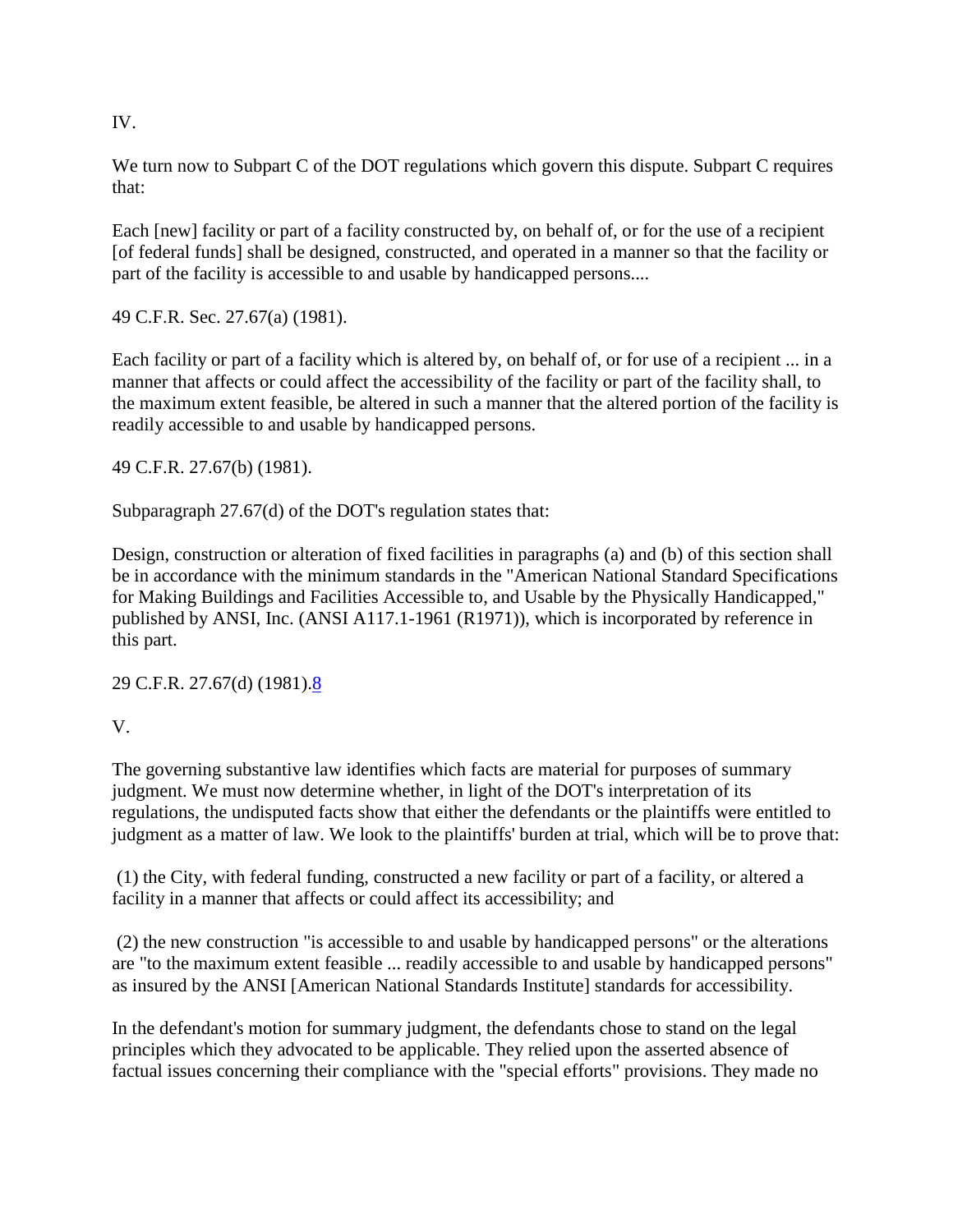representations as to the state of the evidence with regard to their compliance with Subsection C dealing with facilities.

We have determined that compliance with the "special efforts" requirements does not constitute a defense to noncompliance with Subpart C. Therefore summary judgment for the defendants was entered in error, and we will vacate the order of the district court.

The plaintiffs' cross-moved for summary judgment asserting that there were no issues of material fact and that the plaintiffs were entitled to judgment as a matter of law, declaring that the City has a duty under Subpart C to make the Columbia Avenue station accessible to handicapped individuals despite its compliance with the "special efforts" requirements. We turn now to determine whether there are disputed issues of fact bearing on the City's fulfillment of any obligations under Subpart C in its renovation of the Columbia Avenue station.

We have carefully reviewed the plaintiffs' submissions in support of their motion for summary judgment. Several photographs depicting the renovated areas, which were submitted with plaintiffs' cross-motion, have enhanced our understanding of the nature and extent of the station rehabilitation project. The defendants have adduced nothing to controvert the plaintiffs' evidence.

It is undisputed that, with the assistance of federal funding, the City either partially or entirely reconstructed one stairway leading from the street to the northbound terminal and two stairways leading from the street to the southbound terminal at the Columbia Avenue station, and that no means of access was provided at these locations for persons in wheelchairs. On the northeast side of the station, an entirely new headhouse was constructed, two new stairways were built, and an escalator was installed, all providing access to the northbound terminal, again with no provision for persons in wheelchairs.

The plaintiffs argue that the altered portions are "entrances" to the station. The ANSI standard does not define the term "entrance". However, Section 5.2 of the 1971 ANSI standard provides:

5.2.1. At least one primary entrance to each building shall be usable by individuals in wheelchairs.

5.2.2 At least one entrance usable by individuals in wheelchairs shall be on a level that would make the elevators accessible.

The plaintiffs argue that these are the relevant standards and that the defendants are not in compliance with them.

The defendants and the amicus curiae argue that the altered portion or item of the station is a staircase, and that consequently the only relevant ANSI standards are those applicable to stairs. In the preamble to the final rule implementing the 1979 regulation, the DOT explained:

It should be noted that [49 C.F.R. 27.67(b) ] applies only to the altered portion or item of a fixed facility. Thus, a stair renovation to meet the ANSI standard [American National Standards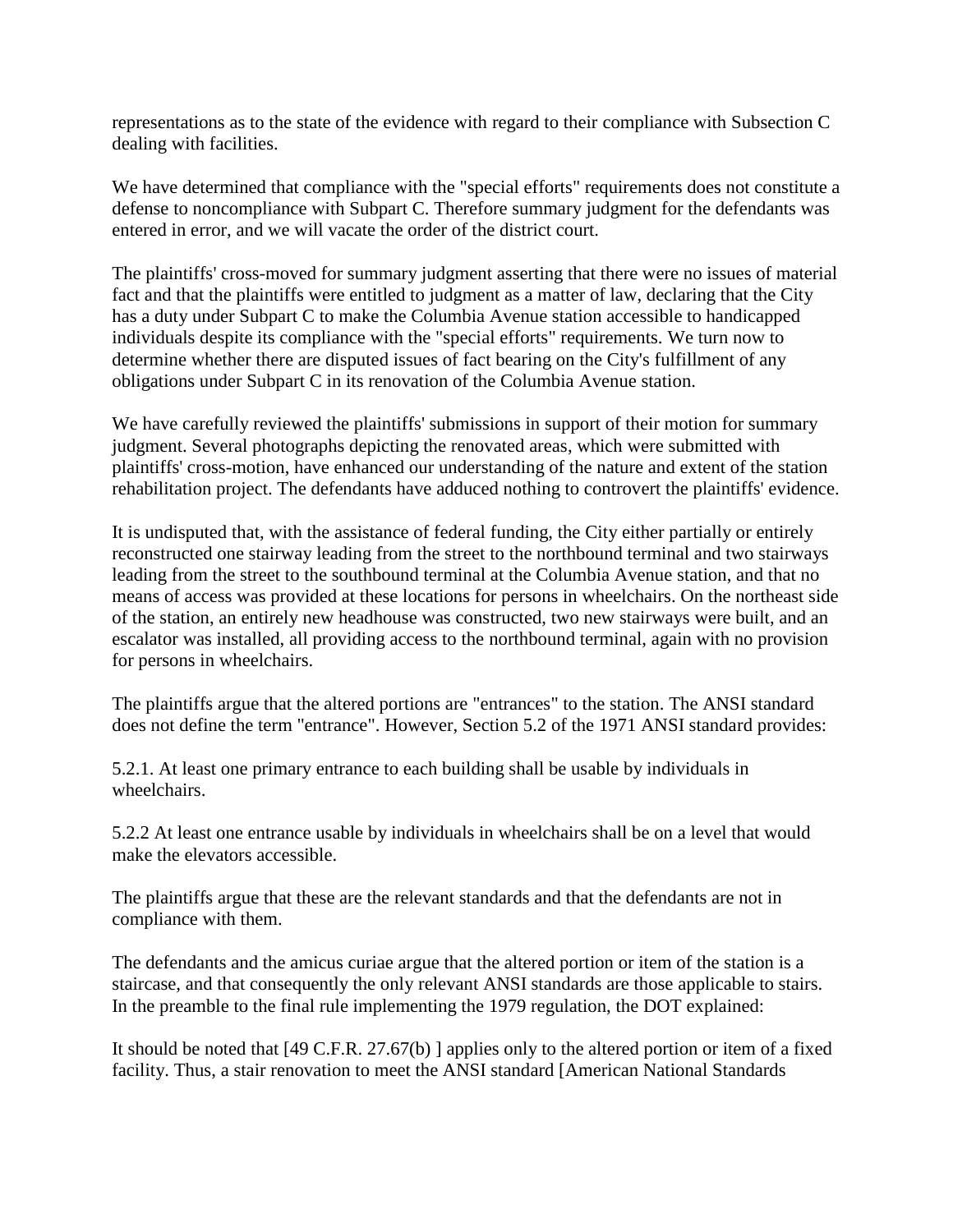Institute] does not impose a requirement for elevator installation since the elevator is not within the scope of the stair alteration project.

49 C.F.R. Part 27 (1979).

The DOT argues in its amicus brief that nothing in the ANSI standard suggests that, in the context of a subway station, the stairs or escalators inside a facility leading to the street level be considered an "entrance" for the purpose of determining the relevant standard. We think it is beyond cavil that the areas in question are entrances to the station. However, we think these arguments miss the mark. It is unimportant to define whether the altered portion of a facility is itself an "entrance," "a stairway," or both. Instead the relevant question is to what extent any alterations to a facility provide an opportunity to make the facility more accessible to handicapped persons. **9** The central question is what degree of accessibility, as defined by ANSI standards, becomes "feasible" within the scope of alterations.

It is beyond dispute that the substantial reconstruction of the northeast entrance to the northbound terminal of the Columbia Avenue state "altered" the station "in a manner that affects or could affect the accessibility of the facility." 49 C.F.R. Sec. 27.67(b). The cumulative effect of the applicable regulations is to require that the alteration be effected "to the maximum extent feasible," id., "in accordance with the minimum standards in the 'American National Standard Specifications for Making Buildings and Facilities Accessible to, and Usable by, the Physically Handicapped,' published by ANSI, Inc....' " 49 C.F.R. Sec. 27.67(d).

Based on the record before us, there can be no question that it was "feasible" to effect the alterations to the northeast entrance in such a manner as to satisfy the ANSI standard requiring that "... at least one primary entrance to each building shall be usable by individuals in wheelchairs." ANSI A 117.1-1961 (R-1971), at Sec. 5.2.1[.10](http://bulk.resource.org/courts.gov/c/F2/833/833.F2d.1113.87-1021.html#fn10) We note that the City's original proposal, which was submitted to UMTA in order to obtain prior approval of federal funding for the renovation, included a plan for construction of an elevator shaft to service the northbound platform. Therefore we find that the plaintiffs are entitled to partial summary judgment establishing the defendant's obligation to make the northeast entrance to the northbound terminal of the Columbia Avenue station usable by persons in wheelchairs.

It is not entirely clear from the evidence of record whether the renovation of the other entrances which were serviced only by stairs amounted to normal maintenance of existing stairs or constituted an "alteration" of the Columbia Avenue station substantial enough, as the plaintiffs claim, to afford an opportunity to make one entrance to the southbound terminal usable by persons in wheelchairs. Consequently we will remand for determination at trial of the maximum extent to which it was feasible, if at all, to incorporate ANSI accessibility standards in accordance with 49 C.F.R. Sec. 27.67(b).

### VI.

In accordance with the foregoing we will vacate the order granting summary judgment in favor of the defendants and reverse the order denying partial summary judgment for the plaintiffs. We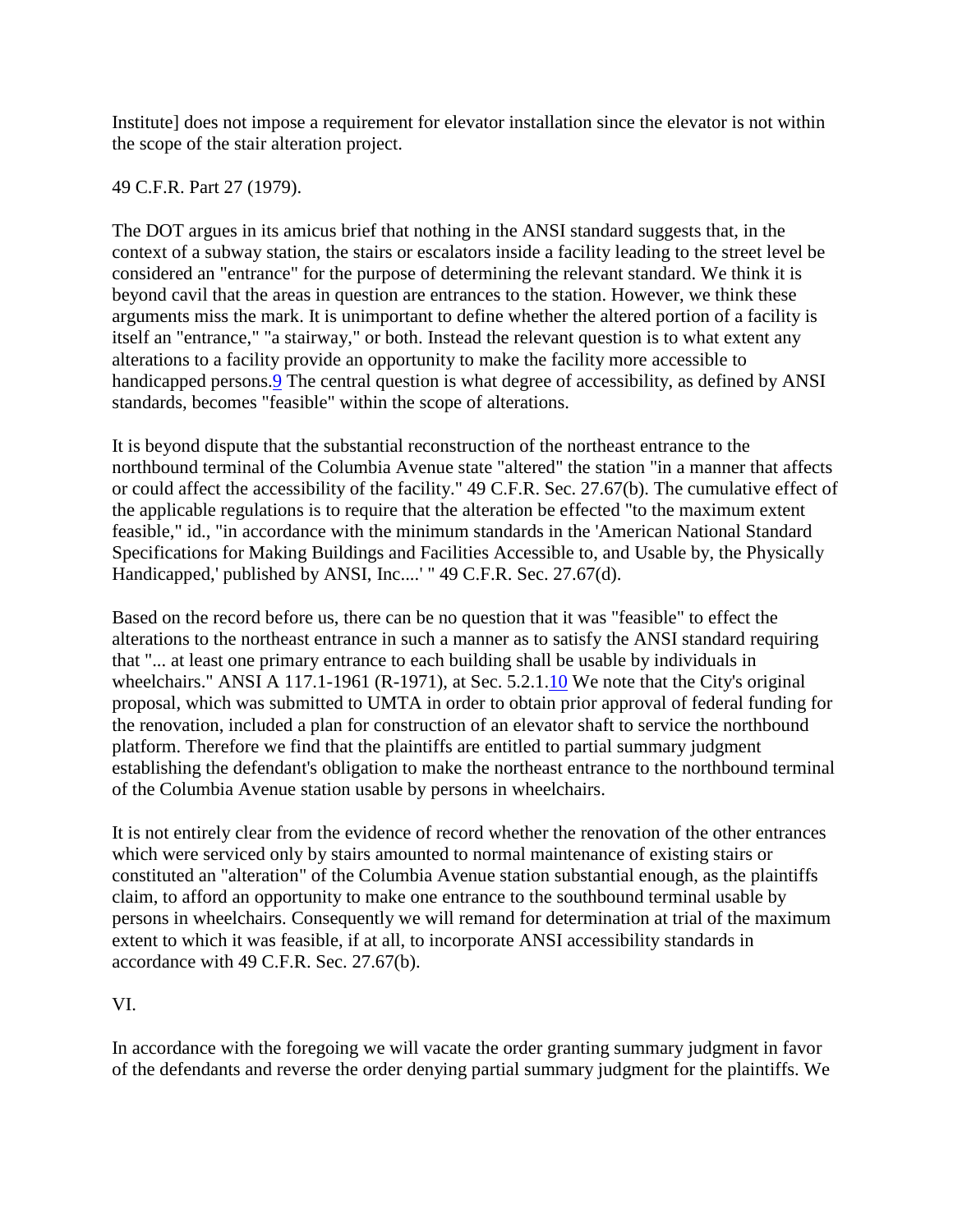will remand this case to the district court for entry of an order granting partial summary judgment in favor of the plaintiffs and for further proceedings consistent with this opinion.

### [1](http://bulk.resource.org/courts.gov/c/F2/833/833.F2d.1113.87-1021.html#fn1_ref)

These regulations were enacted pursuant to Section 16(a) of the Urban Mass Transportation Act, 49 U.S.C. Sec. 1612(a), Section 165(b) of the Federal-Aid Highway Act, 23 U.S.C. Sec. 142 note and Section 504 of the Rehabilitation Act of 1973, 29 U.S.C. Sec. 794. 44 Fed.Reg. 31442 (1979). These regulations superseded the 1976 Urban Mass Transportation Administration ("UMTA") regulations, codified at 49 C.F.R. Part 609. Id. at 31454

## [2](http://bulk.resource.org/courts.gov/c/F2/833/833.F2d.1113.87-1021.html#fn2_ref)

The Columbia Avenue subway station serves Temple University. Disabled In Action v. Sykes, Civil Action No. 86-2316 Memorandum Opinion, p. 1 (E.D.Pa.1986)

## [3](http://bulk.resource.org/courts.gov/c/F2/833/833.F2d.1113.87-1021.html#fn3_ref)

For example, if recipients of federal funds certified that they had established paratransit services for wheelchair users and semi-ambulatory handicapped persons involving the expenditure of an average annual dollar amount equivalent to a minimum of 3.5 percent of the financial assistance received under section 5 of the Urban Mass Transit Act, 49 U.S.C. Sec. 1604, they were deemed to be in compliance with Section 504 of the Rehabilitation Act, 29 U.S.C. Sec. 794, Section 16 of the Urban Mass Transit Act of 1964, 49 U.S.C. Sec. 1612, and Section 165 of the Federal-Aid Highway Act of 1973, 23 U.S.C. Sec. 142 note, with regard to making services accessible. 46 Fed.Reg. 37488, 37492-93 (1981), codified at 49 C.F.R. 27.77(a)(1), (a)(4), Appendix A

### [4](http://bulk.resource.org/courts.gov/c/F2/833/833.F2d.1113.87-1021.html#fn4_ref)

The City of Philadelphia owns the Broad Street Line, including the Columbia Avenue Station. SEPTA leases the city-owned trains and facilities, and is responsible for the possession, operation and maintenance of the Broad Street Line. The City planned the project in conjunction with SEPTA

### [5](http://bulk.resource.org/courts.gov/c/F2/833/833.F2d.1113.87-1021.html#fn5_ref)

Section 504 affords a private right of action to handicapped persons who are excluded from federally funded programs. N.A.A.C.P. v. The Medical Center Inc., 599 F.2d 1247, 1258-59 (3d Cir.1979); see also, Smith v. U.S. Postal Service, 766 F.2d 205 (6th Cir.1985); Carter v. Orleans Parish Public Schools, 725 F.2d 261 (5th Cir.1981); Doe v. New York University, 666 F.2d 761 (2nd Cir.1981); Helms v. McDaniel, 657 F.2d 800 (11th Cir.1981), rehearing denied 664 F.2d 291, cert. denied, 455 U.S. 946, 102 S.Ct. 1443, 71 L.Ed.2d 658 (1982); Lloyd v. Regional Transp. Authority, 548 F.2d 1277 (7th Cir.1977)

The plaintiffs also claimed that the defendants had violated section 165 of the Federal-Aid Highways Act, 23 U.S.C. Sec. 142 note, section 16(a) of the Urban Mass Transportation Act, as